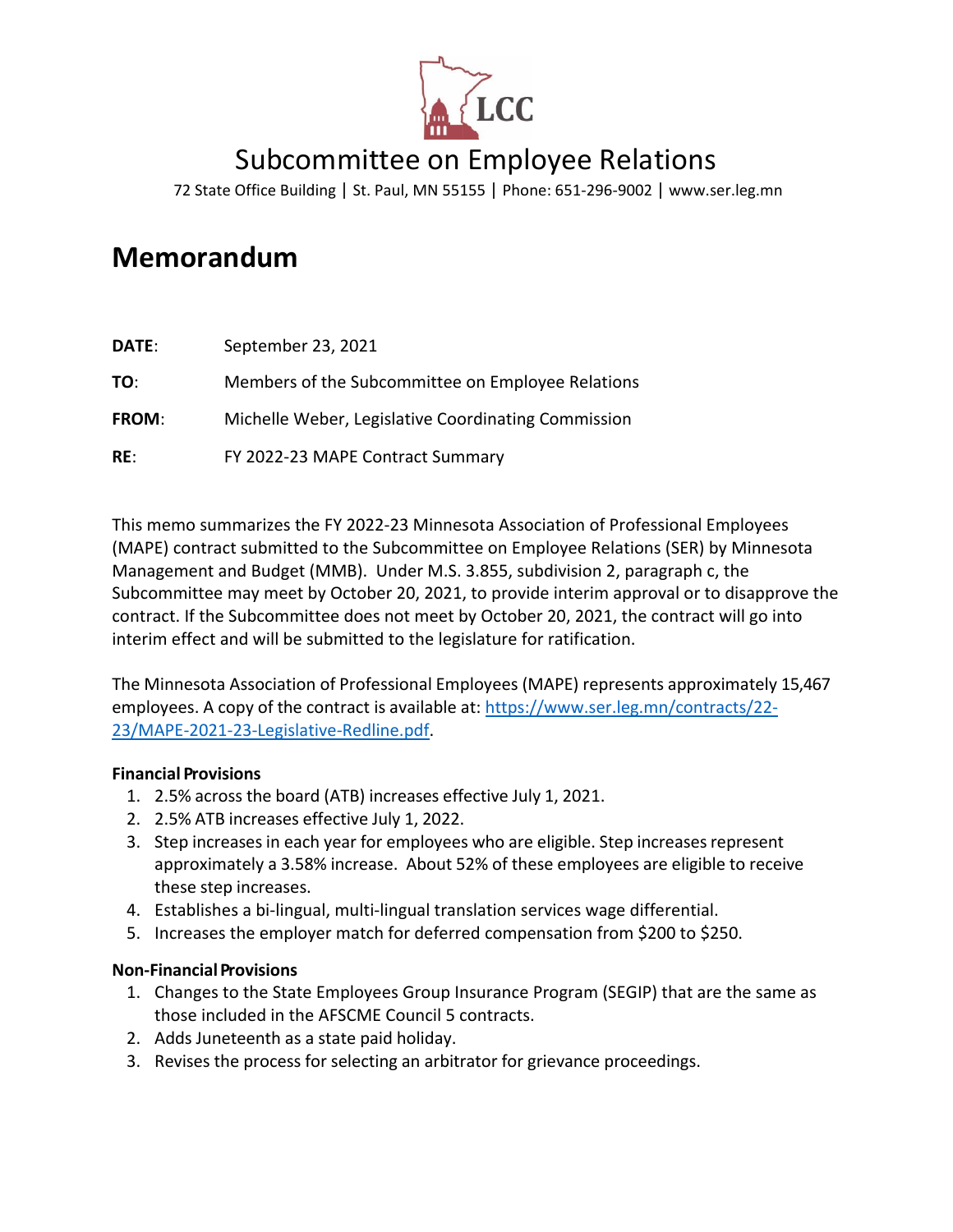# **Other Unchanged Provisions**

Employees continue to:

- 1. Receive ten holidays and one floating holiday per year.
- 2. Receive thirteen days of paid sick leave per year.
- 3. Earn between 13 (entry level) and 29 (30 years of service) days of vacation leave per year, depending on the length of service.
- 4. Be eligible for achievement awards. These awards recognize achievement for outstanding performance. The award consists of a lump sum of up to \$1,000 or a step increase. They can be granted to a maximum of 35% of the employees within an agency.
- 5. Be required to contribute 1% of their salary to a health care savings plan.

Also, maintains supplemental agreements with many agencies with provisions that apply to agency specific needs.

# **Pay Equity**

MMB is required by Minnesota Statutes 43A.05 to report any employee classes that it has found to have inequities in compensation. The December 2020 report by the Department identified six female-dominated classes in bargaining units represented by MAPE, including 90 employees. These inequities were not addressed in the agreement. MMB retains the discretion to address the salary ranges of these classifications during the contract period, as range assignments are wholly a management right.

# **Settlement Cost Sheet**

MMB estimates that the cost of the increases (ATB, steps, insurance, FICA, retirement contributions) provided in the MAPE contract will be 5.0% this biennium. The cost of these increases will add 7.97% to the next biennium's base. (This figure captures the tails – those obligations made during this biennium whose full costs are not realized until the next biennium.) These costs are included in the settlement tracking sheet.

# **Additional Information**

Attached are additional data provided by MMB:

- Summary of Wages and Insurance
- Estimated Cost for SER, including costs by agency as required under M.S.3.855, subd. 5.

Also attached is the SER Settlement Sheet.

Please feel free to contact me a[t michelle.weber@lcc.leg.mn](mailto:michelle.weber@lcc.leg.mn) if you have any questions.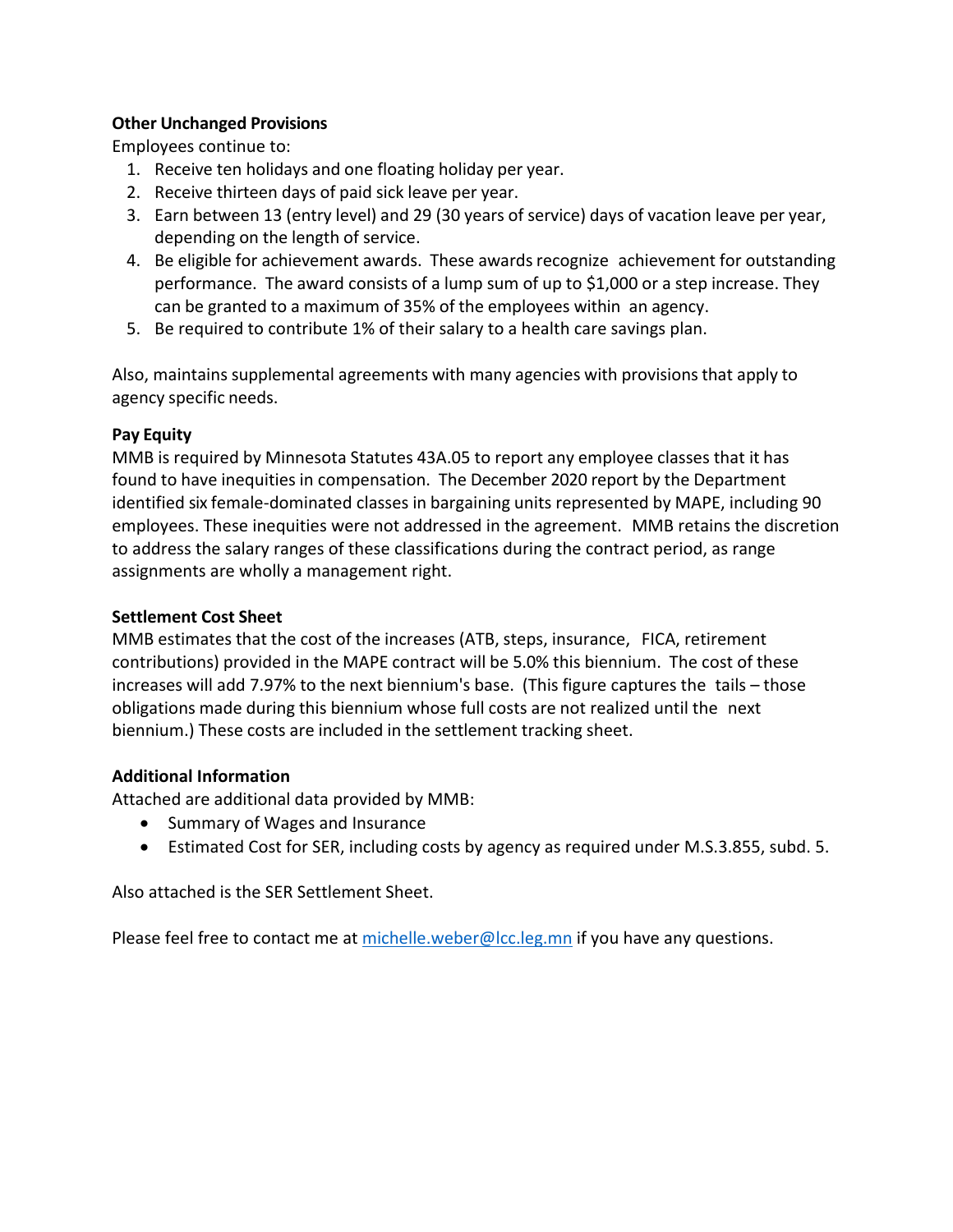#### STATE EMPLOYEE SALARY SETTLEMENTS

#### FY 22-23 ESTIMATED COSTS

# LCC Subcommittee on Employee Relations September 21 2021

Across the board increases (% increase)

| <b>Bargaining Unit</b>                         | 7/1/2021 | 1/1/2022 | 7/1/2022 | 1/1/2023 | <b>BIENNIAL BASE</b><br>(1) | <b>BIENNIAL NEW</b><br>MONEY (1) | % INCREASE (2) | % INCREASE<br><b>BIENNIUM TO</b><br>BIENNIUM (3) |              | \$ IMPACT ON<br><b>NEXT BIENNIUM</b> |
|------------------------------------------------|----------|----------|----------|----------|-----------------------------|----------------------------------|----------------|--------------------------------------------------|--------------|--------------------------------------|
| AFSCME, Council 5                              | 2.50%    |          | 2.50%    |          | $$2,084,072,266$ \$         | 92,044,883                       | 4.42%          | 6.94%                                            | s.           | 144,634,615                          |
|                                                |          |          |          |          |                             |                                  |                |                                                  |              |                                      |
| AFSCME, Unit 8, Correctional Officers          | 2.50%    |          | 2.50%    |          | \$<br>365,056,850 \$        | 17,051,747                       | 4.67%          | 7.39%                                            | $\mathbb{S}$ | 26,977,701                           |
| AFSCME, Unit 25, Radio Communications Oper     | 2.50%    |          | 2.50%    |          | \$<br>11,243,196 \$         | 497,646                          | 4.43%          | 6.95%                                            | \$           | 781,402                              |
| MN Association of Professional Employees       | 2.50%    |          | 2.50%    |          | $$3,262,497,442$ \$         | 163,077,761                      | 5.00%          | 7.97%                                            | \$           | 260,021,046                          |
| Middle Management Association                  |          |          |          |          |                             |                                  |                |                                                  |              |                                      |
| MN Government Engineering Council (5)          |          |          |          |          |                             |                                  |                |                                                  |              |                                      |
| Minnesota Nurses Association                   |          |          |          |          |                             |                                  |                |                                                  |              |                                      |
| <b>MN Law Enforcement Association</b>          |          |          |          |          |                             |                                  |                |                                                  |              |                                      |
| State Residential Schools Education Assoc      |          |          |          |          |                             |                                  |                |                                                  |              |                                      |
| Service Employees International Union (6)      |          |          |          |          |                             |                                  |                |                                                  |              |                                      |
| State University Inter Faculty Organization    |          |          |          |          |                             |                                  |                |                                                  |              |                                      |
| MN State Univ Assoc of Admin & Service Faculty |          |          |          |          |                             |                                  |                |                                                  |              |                                      |
| Minnesota State College Faculty                |          |          |          |          |                             |                                  |                |                                                  |              |                                      |
| Personnel Plan for MnSCU administrators        |          |          |          |          |                             |                                  |                |                                                  |              |                                      |
| Personnel Plan for St Bd of Invest employees   |          |          |          |          |                             |                                  |                |                                                  |              |                                      |
| Office of Higher Education Plan                |          |          |          |          |                             |                                  |                |                                                  |              |                                      |
| Managerial Plan                                |          |          |          |          |                             |                                  |                |                                                  |              |                                      |
| Commissioners Plan (4)                         |          |          |          |          |                             |                                  |                |                                                  |              |                                      |
| Office of Legislative Auditor                  |          |          |          |          |                             |                                  |                |                                                  |              |                                      |
| MNsure Compensation Plan                       |          |          |          |          |                             |                                  |                |                                                  |              |                                      |
| <b>TOTAL</b>                                   |          |          |          |          | $$5,722.869.754$ \$         | 272.672.037                      | 4.76%          | 7.56%                                            | s            | 432.414.765                          |

The ">" indicates proposed contract or plan has not been acted on by the Subcommittee.

The "R" indicates the contract or plan was rejected by the Subcommittee.<br>The "I" indicates a contract or plan that has been implemented absent Subcommittee action<br>The "\*" indicates the proposed contract or plan has not bee

(1) Includes all funds, including higher education agencies. Includes across the board salary increases, steps, FICA, insurance & pension. (2) Percent of new money needed over base.

(3) This percentage reflects the annualized cost of the increases granted during the biennium. This figure depicts all of the costs of the contract, including "tails."<br>(4) Groups within plan follow lead of comparable barga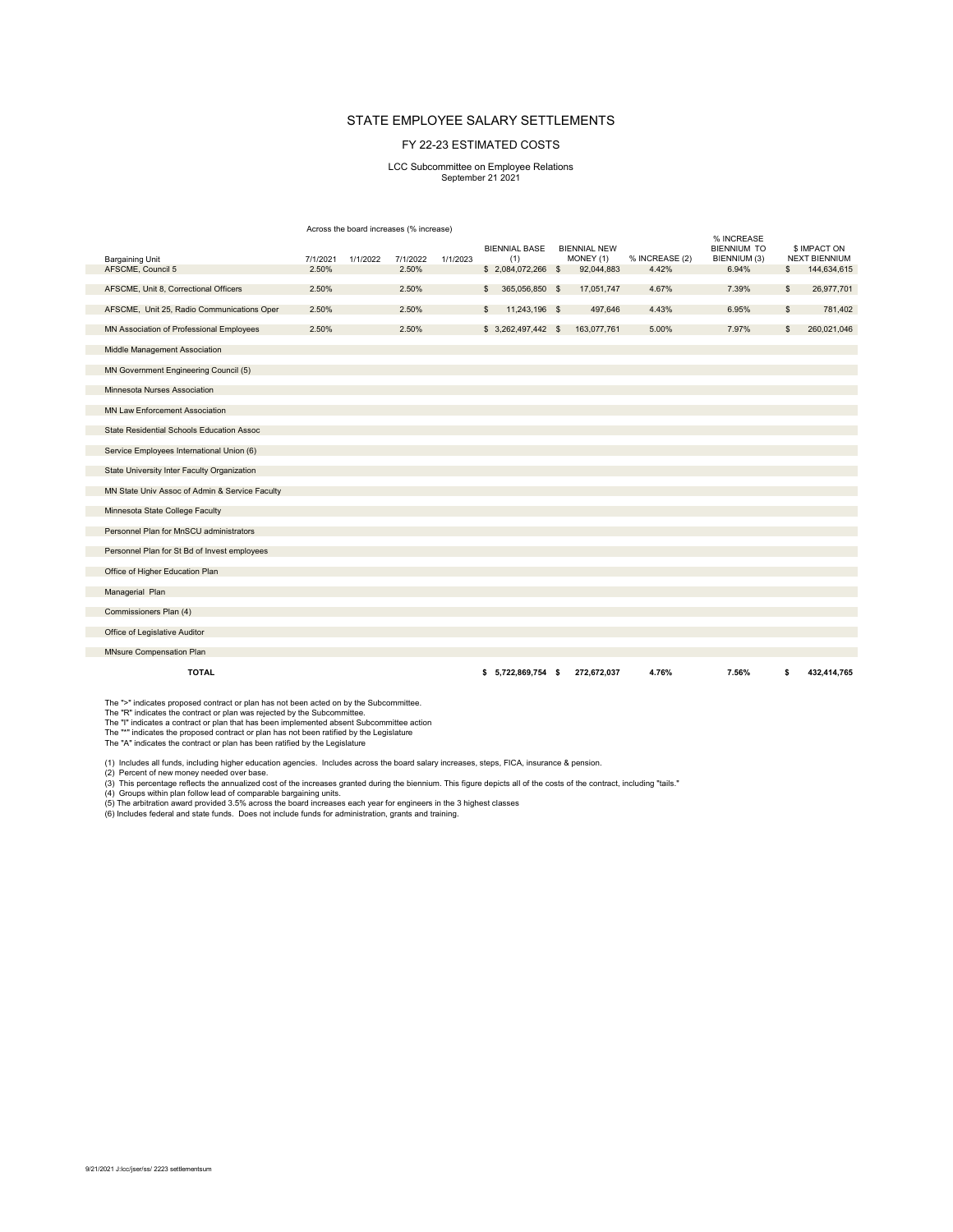## **ESTIMATED COST OF THE COLLECTIVE BARGAINING AGREEMENT BETWEEN THE STATE OF MINNESOTA AND MAPE**

#### **July 1, 2021 – June 30, 2023**

## **I. Bargaining Unit Composition**

Total Number of Employees: 15,467

# **II. Biennial Summary of Costs (All Agencies and All Funds)**

| <b>Employee Costs</b>      | <b>Biennial Base</b> | <b>Biennial New Money</b> |
|----------------------------|----------------------|---------------------------|
| <b>Salaries</b>            | 2,373,396,498        | 127,589,723               |
| <b>FICA and Retirement</b> | 341,361,758          | 18,351,023                |
| Insurance                  | 547,739,246          | 17,137,015                |
| <b>TOTAL</b>               | 3,262,497,442        | 163,077,761               |

The Hubinger Number is **5.00%**, which represents the Biennial New Money as a percentage of the Biennial Base at the beginning of Fiscal Year 2022.

The Merriam Number is **7.97%**, which represents the growth in the Biennial Base over the term of the contract.

# **III. Biennial Base and New Costs (By Agency and Funding Source)**

| <b>Agency &amp; Funding Source</b> | <b>Biennial Base</b> | <b>Biennial Base + New</b><br>Costs |
|------------------------------------|----------------------|-------------------------------------|
| <b>Accountancy Board</b>           | \$341,514            | \$358,585                           |
| General                            | \$341,514            | \$358,585                           |
| <b>Administration Dept</b>         | \$37,626,722         | \$39,507,515                        |
| General                            | \$10,694,050         | \$11,228,598                        |
| Other                              | \$26,932,672         | \$28,278,917                        |
| <b>Administrative Hearings</b>     | \$596,950            | \$626,789                           |
| General                            | \$216,380            | \$227,196                           |
| Other                              | \$380,570            | \$399,593                           |
| <b>African Heritage Council</b>    | \$331,436            | \$348,003                           |
| General                            | \$331,436            | \$348,003                           |
| <b>Agriculture Dept</b>            | \$64,996,272         | \$68,245,147                        |
| General                            | \$24,113,714         | \$25,319,051                        |
| Other                              | \$40,882,558         | \$42,926,096                        |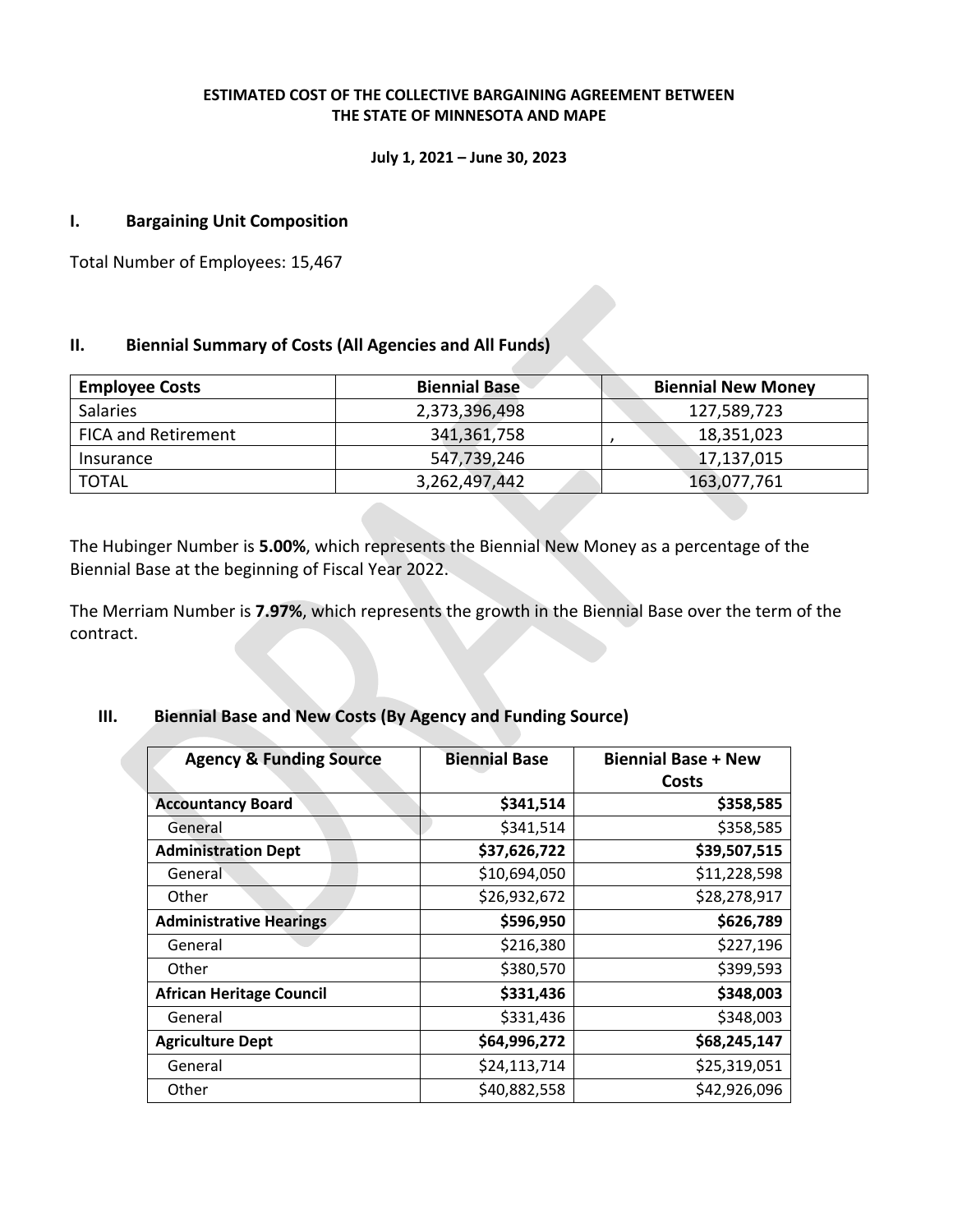| <b>Agency &amp; Funding Source</b>        | <b>Biennial Base</b> | <b>Biennial Base + New</b> |
|-------------------------------------------|----------------------|----------------------------|
|                                           |                      | Costs                      |
| <b>Amateur Sports Comm</b>                | \$147,780            | \$155,167                  |
| General                                   | \$147,780            | \$155,167                  |
| <b>Animal Health Board</b>                | \$3,650,982          | \$3,833,478                |
| General                                   | \$3,650,982          | \$3,833,478                |
| <b>Architecture, Engineering Bd</b>       | \$143,836            | \$151,026                  |
| General                                   | \$143,836            | \$151,026                  |
| <b>Arts Board</b>                         | \$1,841,714          | \$1,933,773                |
| General                                   | \$517,754            | \$543,634                  |
| Other                                     | \$1,323,960          | \$1,390,139                |
| <b>Asian-Pacific Council</b>              | \$168,048            | \$176,448                  |
| General                                   | \$168,048            | \$176,448                  |
| <b>Behavioral Health &amp; Therapy Bd</b> | \$392,654            | \$412,281                  |
| Other                                     | \$392,654            | \$412,281                  |
| <b>Campaign Fin &amp; Public Discl Bd</b> | \$1,124,234          | \$1,180,429                |
| General                                   | \$1,124,234          | \$1,180,429                |
| <b>Capitol Area Architect</b>             | \$240,560            | \$252,585                  |
| General                                   | \$240,560            | \$252,585                  |
| <b>Chiropractors Board</b>                | \$152,790            | \$160,427                  |
| Other                                     | \$152,790            | \$160,427                  |
| <b>Commerce Dept</b>                      | \$41,951,614         | \$44,048,589               |
| General                                   | \$22,078,186         | \$23,181,776               |
| Other                                     | \$19,873,428         | \$20,866,812               |
| <b>Corrections Dept</b>                   | \$180,168,056        | \$189,173,857              |
| General                                   | \$174,872,734        | \$183,613,846              |
| Other                                     | \$5,295,322          | \$5,560,012                |
| <b>Cosmetologist Exam Board</b>           | \$1,479,408          | \$1,553,357                |
| General                                   | \$1,479,408          | \$1,553,357                |
| <b>Dentistry Board</b>                    | \$1,100,018          | \$1,155,003                |
| <b>Other</b>                              | \$1,100,018          | \$1,155,003                |
| <b>Disability Council</b>                 | \$863,062            | \$906,203                  |
| General                                   | \$863,062            | \$906,203                  |
| <b>Education Department</b>               | \$65,795,340         | \$69,084,157               |
| General                                   | \$21,110,624         | \$22,165,850               |
| Other                                     | \$44,684,716         | \$46,918,307               |
| <b>Emergency Medical Services Bd</b>      | \$1,863,706          | \$1,956,864                |
| General                                   | \$1,863,706          | \$1,956,864                |
| <b>Employ &amp; Econ Development Dept</b> | \$192,656,402        | \$202,286,440              |
| General                                   | \$13,638,624         | \$14,320,358               |
| Other                                     | \$179,017,778        | \$187,966,082              |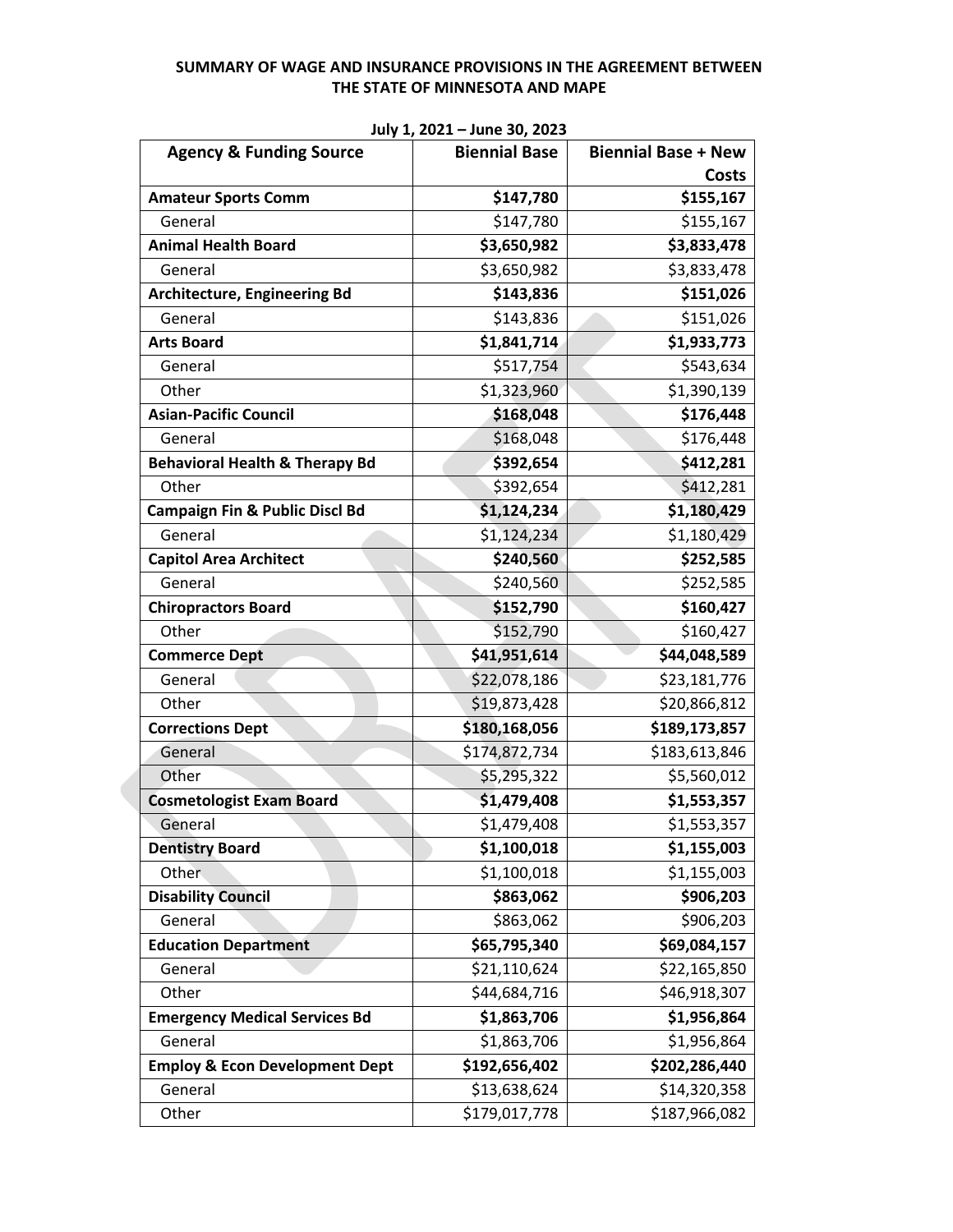| <b>Agency &amp; Funding Source</b>        | $30.9 + 2021 - 30.10 - 30.620$<br><b>Biennial Base</b> | <b>Biennial Base + New</b> |
|-------------------------------------------|--------------------------------------------------------|----------------------------|
|                                           |                                                        | Costs                      |
| <b>Exec for LT Svcs &amp; Supports Bd</b> | \$605,650                                              | \$635,924                  |
| Other                                     | \$605,650                                              | \$635,924                  |
| <b>Explore Minnesota Tourism</b>          | \$3,436,578                                            | \$3,608,357                |
| General                                   | \$3,436,578                                            | \$3,608,357                |
| <b>Gambling Control Board</b>             | \$4,234,066                                            | \$4,445,708                |
| Other                                     | \$4,234,066                                            | \$4,445,708                |
| <b>Health Department</b>                  | \$212,360,588                                          | \$222,975,551              |
| General                                   | \$20,726,894                                           | \$21,762,939               |
| Other                                     | \$191,633,694                                          | \$201,212,611              |
| <b>Housing Finance Agency</b>             | \$39,907,498                                           | \$41,902,297               |
| Other                                     | \$39,907,498                                           | \$41,902,297               |
| <b>Human Rights Dept</b>                  | \$7,345,588                                            | \$7,712,761                |
| General                                   | \$7,345,588                                            | \$7,712,761                |
| <b>Human Services Dept</b>                | \$474,813,496                                          | \$498,547,314              |
| General                                   | \$285,150,256                                          | \$299,403,651              |
| Other                                     | \$189,663,240                                          | \$199,143,663              |
| <b>Indian Affairs Council</b>             | \$896,324                                              | \$941,127                  |
| General                                   | \$726,524                                              | \$762,840                  |
| Other                                     | \$169,800                                              | \$178,288                  |
| <b>Investment Board</b>                   | \$1,909,866                                            | \$2,005,332                |
| Other                                     | \$1,909,866                                            | \$2,005,332                |
| Iron Range Resources & Rehab              | \$5,312,642                                            | \$5,578,197                |
| Other                                     | \$5,312,642                                            | \$5,578,197                |
| <b>Labor &amp; Industry Dept</b>          | \$60,345,278                                           | \$63,361,671               |
| General                                   | \$3,470,096                                            | \$3,643,551                |
| Other                                     | \$56,875,182                                           | \$59,718,120               |
| <b>Latino Affairs Council</b>             | \$841,530                                              | \$883,594                  |
| General                                   | \$841,530                                              | \$883,594                  |
| Lottery                                   | \$17,524,856                                           | \$18,400,846               |
| Other                                     | \$17,524,856                                           | \$18,400,846               |
| <b>Medical Practice Board</b>             | \$2,429,690                                            | \$2,551,139                |
| Other                                     | \$2,429,690                                            | \$2,551,139                |
| <b>Military Affairs Dept</b>              | \$12,313,836                                           | \$12,929,350               |
| General                                   | \$1,838,964                                            | \$1,930,886                |
| Other                                     | \$10,474,872                                           | \$10,998,464               |
| Minnesota Zoological Garden               | \$10,426,444                                           | \$10,947,616               |
| General                                   | \$4,499,322                                            | \$4,724,223                |
| Other                                     | \$5,927,122                                            | \$6,223,393                |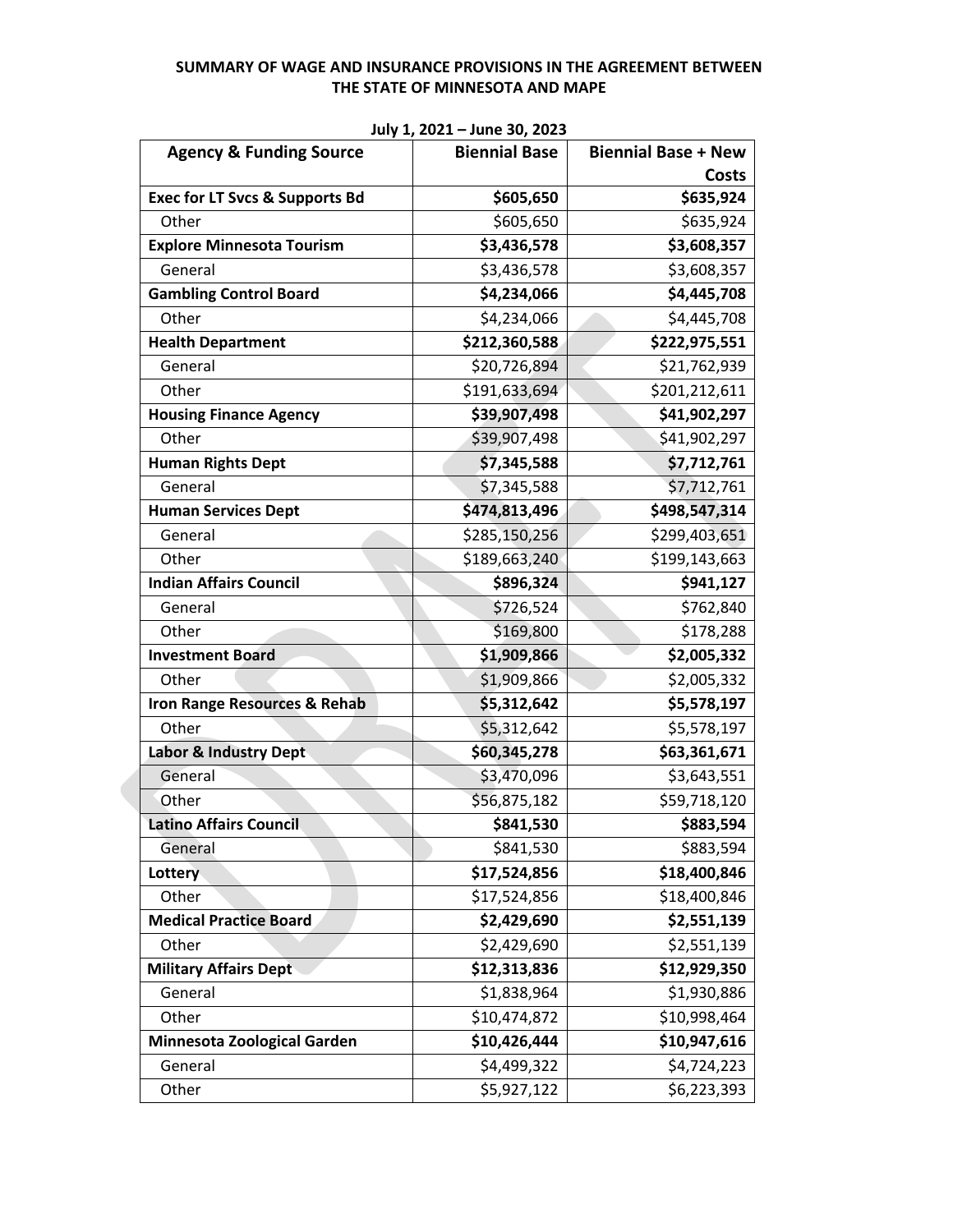| <b>Agency &amp; Funding Source</b>       | $301$ , $4021$ $3011$ $30$ , $2023$<br><b>Biennial Base</b> | <b>Biennial Base + New</b> |
|------------------------------------------|-------------------------------------------------------------|----------------------------|
|                                          |                                                             | <b>Costs</b>               |
| Mn Management & Budget                   | \$16,764,028                                                | \$17,601,987               |
| General                                  | \$7,679,960                                                 | \$8,063,847                |
| Other                                    | \$9,084,068                                                 | \$9,538,140                |
| <b>MN St Colleges &amp; Universities</b> | \$254,867,023                                               | \$267,606,694              |
| Other                                    | \$254,867,023                                               | \$267,606,694              |
| <b>Mn State Academies</b>                | \$2,279,720                                                 | \$2,393,673                |
| General                                  | \$2,101,154                                                 | \$2,206,181                |
| Other                                    | \$178,566                                                   | \$187,492                  |
| <b>MN State Retirement System</b>        | \$19,619,060                                                | \$20,599,730               |
| Other                                    | \$19,619,060                                                | \$20,599,730               |
| <b>MN.IT Services Office</b>             | \$593,249,282                                               | \$622,903,179              |
| General                                  | \$4,566,106                                                 | \$4,794,345                |
| Other                                    | \$588,683,176                                               | \$618,108,834              |
| <b>MNsure</b>                            | \$16,942,678                                                | \$17,789,567               |
| Other                                    | \$16,942,678                                                | \$17,789,567               |
| <b>Natural Resources Dept</b>            | \$212,112,696                                               | \$222,715,268              |
| General                                  | \$43,186,554                                                | \$45,345,258               |
| Other                                    | \$168,926,142                                               | \$177,370,010              |
| <b>Nursing Board</b>                     | \$1,331,166                                                 | \$1,397,705                |
| Other                                    | \$1,331,166                                                 | \$1,397,705                |
| <b>Occupational Therapy Pract Bd</b>     | \$157,784                                                   | \$165,671                  |
| Other                                    | \$157,784                                                   | \$165,671                  |
| <b>Office of Higher Education</b>        | \$2,160,400                                                 | \$2,268,389                |
| General                                  | \$1,125,320                                                 | \$1,181,570                |
| Other                                    | \$1,035,080                                                 | \$1,086,819                |
| <b>Ombud Mental Hith &amp; Dev Dis</b>   | \$2,436,180                                                 | \$2,557,954                |
| General                                  | \$2,436,180                                                 | \$2,557,954                |
| <b>Ombudsperson for Families</b>         | \$799,718                                                   | \$839,692                  |
| General                                  | \$799,718                                                   | \$839,692                  |
| <b>Optometry Board</b>                   | \$49,546                                                    | \$52,023                   |
| Other                                    | \$49,546                                                    | \$52,023                   |
| <b>Peace Officers Board (POST)</b>       | \$1,634,250                                                 | \$1,715,939                |
| General                                  | \$1,634,250                                                 | \$1,715,939                |
| <b>Perpich Ctr For Arts Education</b>    | \$2,386,744                                                 | \$2,506,047                |
| General                                  | \$2,256,070                                                 | \$2,368,841                |
| Other                                    | \$130,674                                                   | \$137,206                  |
| <b>Pharmacy Board</b>                    | \$1,036,584                                                 | \$1,088,398                |
| General                                  | \$121,820                                                   | \$127,909                  |
| Other                                    | \$914,764                                                   | \$960,489                  |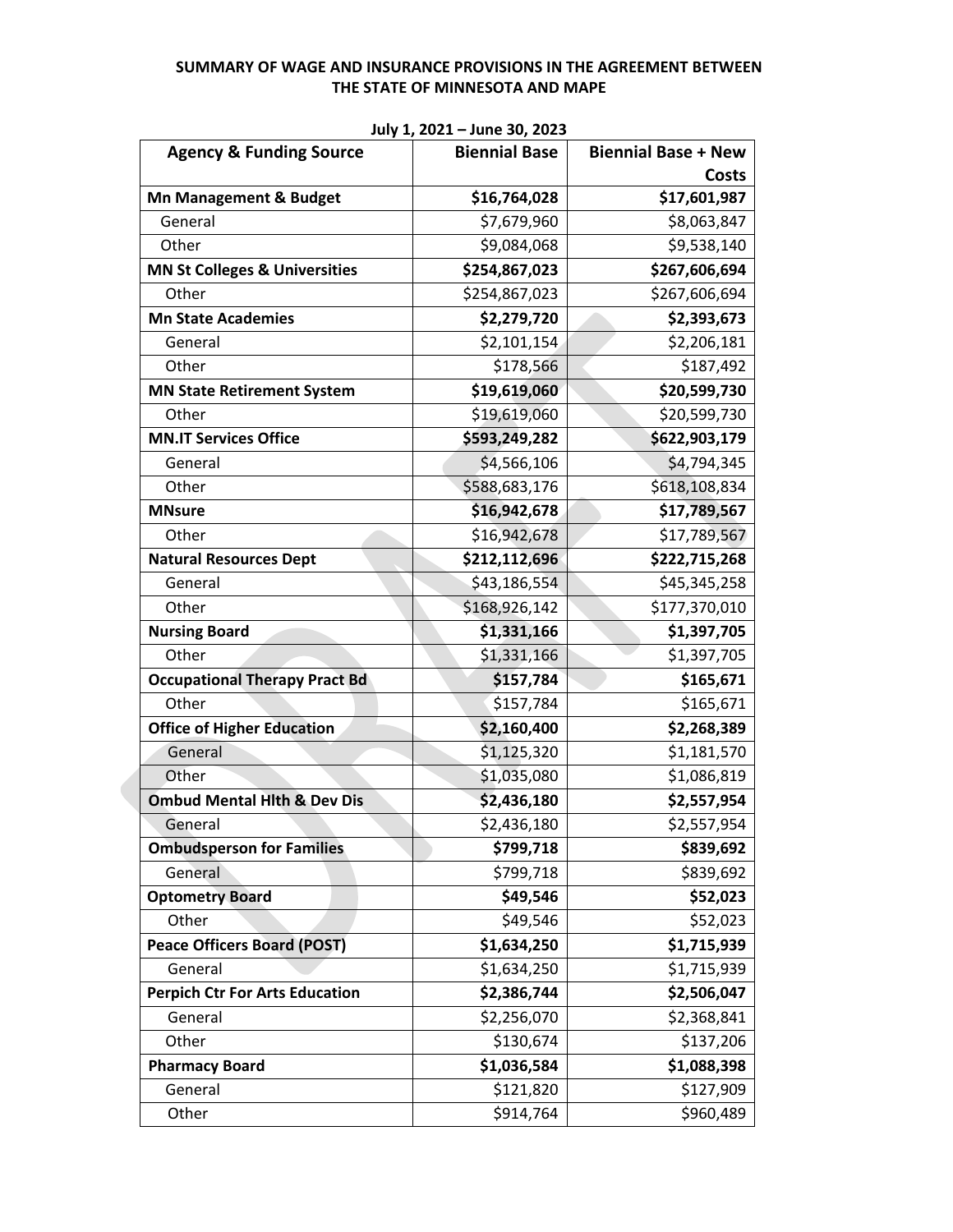| <b>Agency &amp; Funding Source</b>    | <b>Biennial Base</b> | <b>Biennial Base + New</b> |
|---------------------------------------|----------------------|----------------------------|
|                                       |                      | <b>Costs</b>               |
| <b>Physical Therapy Board</b>         | \$139,666            | \$146,647                  |
| Other                                 | \$139,666            | \$146,647                  |
| <b>Podiatric Medicine Board</b>       | \$49,546             | \$52,023                   |
| Other                                 | \$49,546             | \$52,023                   |
| <b>Pollution Control Agency</b>       | \$121,620,606        | \$127,699,880              |
| General                               | \$2,059,902          | \$2,162,867                |
| Other                                 | \$119,560,704        | \$125,537,013              |
| <b>Private Detective Board</b>        | \$158,240            | \$166,150                  |
| General                               | \$158,240            | \$166,150                  |
| <b>Prof Educator Licensing Std Bd</b> | \$2,137,980          | \$2,244,848                |
| General                               | \$2,137,980          | \$2,244,848                |
| <b>Psychology Board</b>               | \$517,828            | \$543,712                  |
| Other                                 | \$517,828            | \$543,712                  |
| <b>Public Employees Retire Assoc</b>  | \$14,669,764         | \$15,403,040               |
| Other                                 | \$14,669,764         | \$15,403,040               |
| <b>Public Facilities Authority</b>    | \$1,588,436          | \$1,667,835                |
| Other                                 | \$1,588,436          | \$1,667,835                |
| <b>Public Safety Dept</b>             | \$89,784,102         | \$94,272,011               |
| General                               | \$40,280,380         | \$42,293,817               |
| Other                                 | \$49,503,722         | \$51,978,193               |
| <b>Public Utilities Comm</b>          | \$5,938,404          | \$6,235,238                |
| General                               | \$5,831,002          | \$6,122,468                |
| Other                                 | \$107,402            | \$112,771                  |
| <b>Racing Commission</b>              | \$2,042,242          | \$2,144,325                |
| Other                                 | \$2,042,242          | \$2,144,325                |
| <b>Revenue Dept</b>                   | \$209,887,496        | \$220,378,840              |
| General                               | \$189,163,010        | \$198,618,429              |
| Other                                 | \$20,724,486         | \$21,760,411               |
| <b>Secretary of State</b>             | \$8,981,084          | \$9,430,009                |
| General                               | \$3,946,492          | \$4,143,760                |
| Other                                 | \$5,034,592          | \$5,286,249                |
| <b>Sentencing Guidelines Comm</b>     | \$857,532            | \$900,396                  |
| General                               | \$857,532            | \$900,396                  |
| <b>Social Work Board</b>              | \$660,736            | \$693,763                  |
| Other                                 | \$660,736            | \$693,763                  |
| <b>State Auditor</b>                  | \$13,024,302         | \$13,675,329               |
| General                               | \$12,380,300         | \$12,999,136               |
| Other                                 | \$644,002            | \$676,193                  |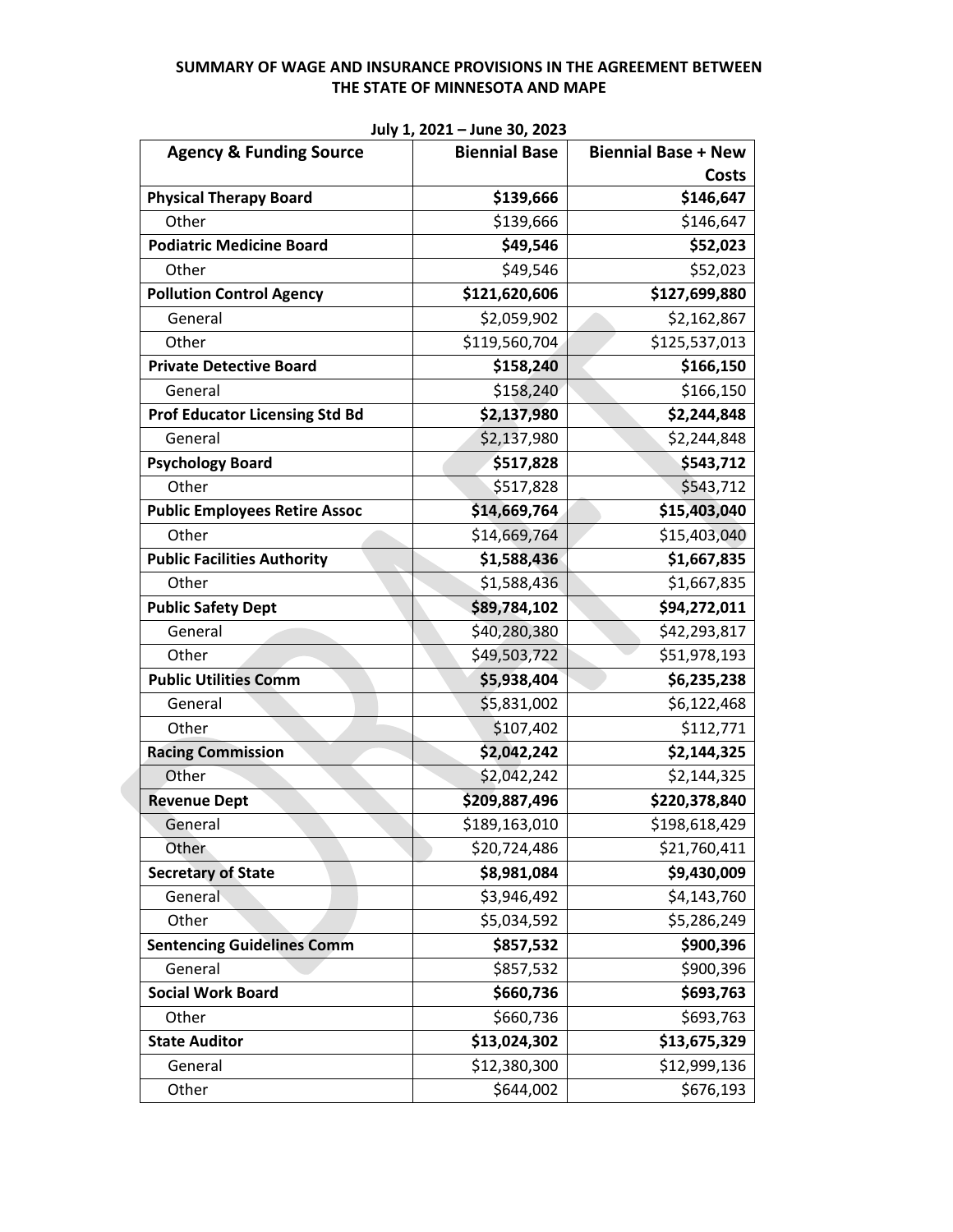|                                         | JUIY 1, LULI<br>JUIIL JU, LULJ |                            |
|-----------------------------------------|--------------------------------|----------------------------|
| <b>Agency &amp; Funding Source</b>      | <b>Biennial Base</b>           | <b>Biennial Base + New</b> |
|                                         |                                | Costs                      |
| <b>Teachers Retirement Assoc</b>        | \$14,390,068                   | \$15,109,364               |
| Other                                   | \$14,390,068                   | \$15,109,364               |
| <b>Transportation Dept</b>              | \$147,888,630                  | \$155,280,926              |
| General                                 | \$2,042,362                    | \$2,144,451                |
| Other                                   | \$145,846,268                  | \$153,136,475              |
| <b>Trial Courts</b>                     | \$2,072,308                    | \$2,175,893                |
| General                                 | \$607,386                      | \$637,747                  |
| Other                                   | \$1,464,922                    | \$1,538,147                |
| <b>Veterans Affairs Dept</b>            | \$28,599,420                   | \$30,028,978               |
| General                                 | \$9,777,526                    | \$10,266,261               |
| Other                                   | \$18,821,894                   | \$19,762,717               |
| <b>Veterinary Medicine Board</b>        | \$117,726                      | \$123,611                  |
| Other                                   | \$117,726                      | \$123,611                  |
| <b>Water &amp; Soil Resources Board</b> | \$17,207,440                   | \$18,067,564               |
| General                                 | \$5,550,656                    | \$5,828,109                |
| Other                                   | \$11,656,784                   | \$12,239,455               |

**July 1, 2021 – June 30, 2023** 

# **IV. Estimated Additional Salary and Non-Wage Costs (By Agency)**

N.

| <b>Agency</b>                  | <b>Additional Salary</b> | <b>Additional Non-Wage</b> |
|--------------------------------|--------------------------|----------------------------|
| <b>Accountancy Board</b>       | \$13,356                 | \$3,715                    |
| <b>Administration Dept</b>     | \$1,471,506              | \$409,287                  |
| <b>Administrative Hearings</b> | \$23,346                 | \$6,493                    |
| African Heritage Council       | \$12,962                 | \$3,605                    |
| <b>Agriculture Dept</b>        | \$2,541,874              | \$707,001                  |
| <b>Amateur Sports Comm</b>     | \$5,779                  | \$1,607                    |
| <b>Animal Health Board</b>     | \$142,783                | \$39,714                   |
| Architecture, Engineering Bd   | \$5,625                  | \$1,565                    |
| <b>Arts Board</b>              | \$72,026                 | \$20,033                   |
| Asian-Pacific Council          | \$6,572                  | \$1,828                    |
| Behavioral Health & Therapy Bd | \$15,356                 | \$4,271                    |
| Campaign Fin & Public Discl Bd | \$43,967                 | \$12,229                   |
| Capitol Area Architect         | \$9,408                  | \$2,617                    |
| <b>Chiropractors Board</b>     | \$5,975                  | \$1,662                    |
| Commerce Dept                  | \$1,640,643              | \$456,332                  |
| <b>Corrections Dept</b>        | \$7,046,011              | \$1,959,790                |
| Cosmetologist Exam Board       | \$57,857                 | \$16,092                   |
| <b>Dentistry Board</b>         | \$43,019                 | \$11,966                   |
| <b>Disability Council</b>      | \$33,753                 | \$9,388                    |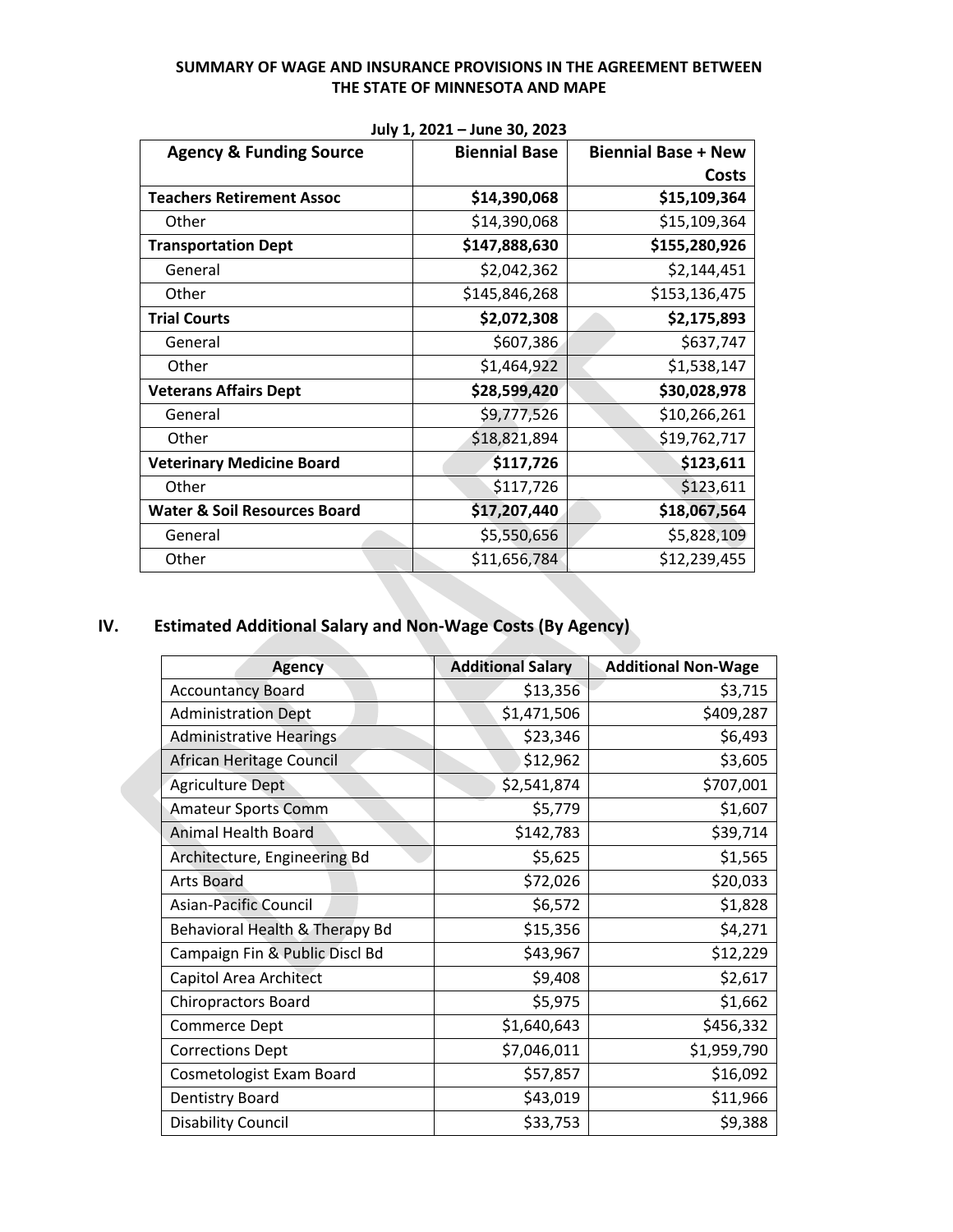| <b>Agency</b>                          | <b>Additional Salary</b> | <b>Additional Non-Wage</b> |
|----------------------------------------|--------------------------|----------------------------|
| <b>Education Department</b>            | \$2,573,124              | \$715,693                  |
| <b>Emergency Medical Services Bd</b>   | \$72,886                 | \$20,273                   |
| Employ & Econ Development Dept         | \$7,534,405              | \$2,095,633                |
| Exec for LT Svcs & Supports Bd         | \$23,686                 | \$6,588                    |
| <b>Explore Minnesota Tourism</b>       | \$134,398                | \$37,382                   |
| <b>Gambling Control Board</b>          | \$165,586                | \$46,056                   |
| <b>Health Department</b>               | \$8,304,996              | \$2,309,967                |
| <b>Housing Finance Agency</b>          | \$1,560,702              | \$434,097                  |
| Human Rights Dept                      | \$287,271                | \$79,902                   |
| Human Services Dept                    | \$18,569,002             | \$5,164,816                |
| Indian Affairs Council                 | \$35,053                 | \$9,750                    |
| <b>Investment Board</b>                | \$74,691                 | \$20,775                   |
| Iron Range Resources & Rehab           | \$207,767                | \$57,789                   |
| Labor & Industry Dept                  | \$2,359,983              | \$656,410                  |
| Latino Affairs Council                 | \$32,911                 | \$9,154                    |
| Lottery                                | \$685,362                | \$190,628                  |
| <b>Medical Practice Board</b>          | \$95,020                 | \$26,429                   |
| <b>Military Affairs Dept</b>           | \$481,569                | \$133,945                  |
| Minnesota Zoological Garden            | \$407,757                | \$113,414                  |
| Mn Management & Budget                 | \$655,607                | \$182,352                  |
| MN St Colleges & Universities          | \$9,967,337              | \$2,772,333                |
| <b>Mn State Academies</b>              | \$89,155                 | \$24,798                   |
| <b>MN State Retirement System</b>      | \$767,262                | \$213,408                  |
| <b>MN.IT Services Office</b>           | \$23,200,788             | \$6,453,109                |
| <b>MNsure</b>                          | \$662,594                | \$184,295                  |
| <b>Natural Resources Dept</b>          | \$8,295,302              | \$2,307,270                |
| <b>Nursing Board</b>                   | \$52,059                 | \$14,480                   |
| <b>Occupational Therapy Pract Bd</b>   | \$6,171                  | \$1,716                    |
| Office of Higher Education             | \$84,489                 | \$23,500                   |
| <b>Ombud Mental Hith &amp; Dev Dis</b> | \$95,274                 | \$26,500                   |
| <b>Ombudsperson for Families</b>       | \$31,275                 | \$8,699                    |
| <b>Optometry Board</b>                 | \$1,938                  | \$539                      |
| Peace Officers Board (POST)            | \$63,912                 | \$17,777                   |
| Perpich Ctr For Arts Education         | \$93,341                 | \$25,962                   |
| <b>Pharmacy Board</b>                  | \$40,539                 | \$11,276                   |
| Physical Therapy Board                 | \$5,462                  | \$1,519                    |
| <b>Podiatric Medicine Board</b>        | \$1,938                  | \$539                      |
| <b>Pollution Control Agency</b>        | \$4,756,338              | \$1,322,936                |
| Private Detective Board                | \$6,188                  | \$1,721                    |
| Prof Educator Licensing Std Bd         | \$83,612                 | \$23,256                   |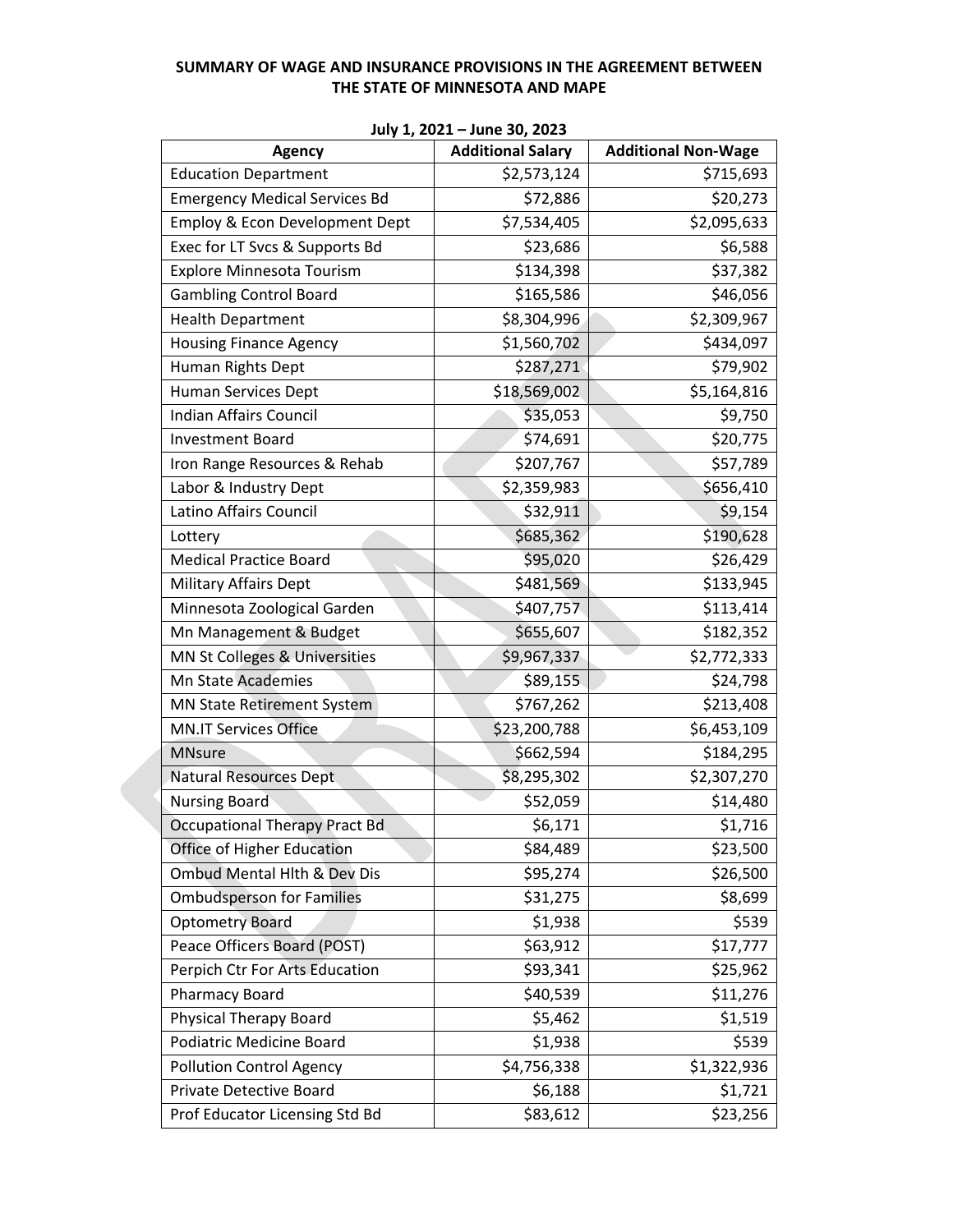| <b>Agency</b>                        | $301$ , $4$ , $2021$ $3011$ $30$ , $2023$<br><b>Additional Salary</b> | <b>Additional Non-Wage</b> |
|--------------------------------------|-----------------------------------------------------------------------|----------------------------|
| Psychology Board                     | \$20,251                                                              | \$5,633                    |
| <b>Public Employees Retire Assoc</b> | \$573,705                                                             | \$159,571                  |
| <b>Public Facilities Authority</b>   | \$62,121                                                              | \$17,278                   |
| <b>Public Safety Dept</b>            | \$3,511,276                                                           | \$976,633                  |
| <b>Public Utilities Comm</b>         | \$232,239                                                             | \$64,595                   |
| <b>Racing Commission</b>             | \$79,868                                                              | \$22,215                   |
| <b>Revenue Dept</b>                  | \$8,208,278                                                           | \$2,283,066                |
| Secretary of State                   | \$351,232                                                             | \$97,692                   |
| Sentencing Guidelines Comm           | \$33,536                                                              | \$9,328                    |
| Social Work Board                    | \$25,840                                                              | \$7,187                    |
| <b>State Auditor</b>                 | \$509,354                                                             | \$141,673                  |
| <b>Teachers Retirement Assoc</b>     | \$562,767                                                             | \$156,529                  |
| <b>Transportation Dept</b>           | \$5,783,627                                                           | \$1,608,669                |
| <b>Trial Courts</b>                  | \$81,044                                                              | \$22,542                   |
| <b>Veterans Affairs Dept</b>         | \$1,118,466                                                           | \$311,092                  |
| Veterinary Medicine Board            | \$4,604                                                               | \$1,281                    |
| Water & Soil Resources Board         | \$672,948                                                             | \$187,175                  |